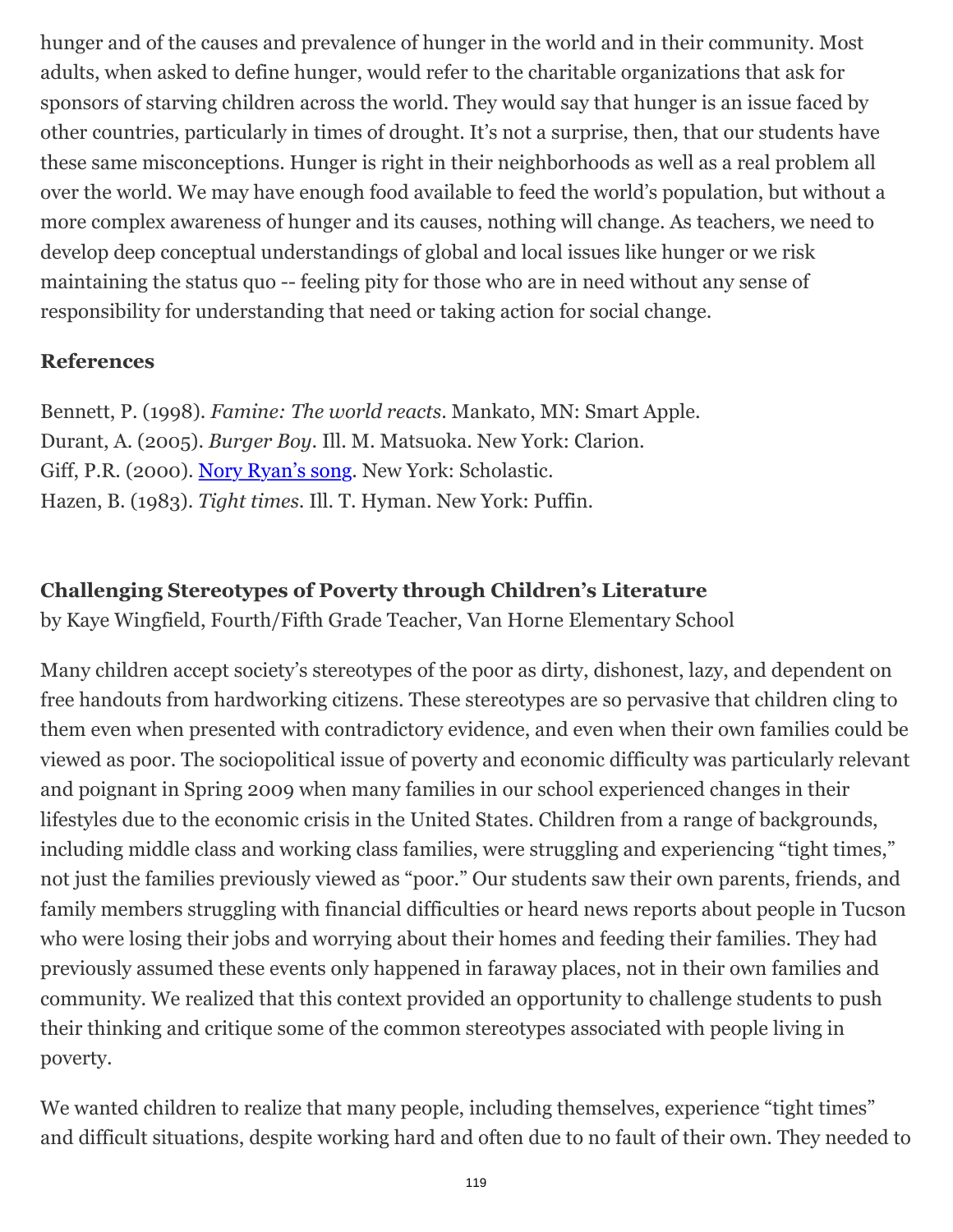see themselves as connected to the conditions that can lead a family to experience poverty, instead of viewing the "poor" as somehow different and inferior. At the same time, the tight times experienced by families do vary greatly, and might mean anything from delaying a trip to Disneyland or the purchase of a new toy to not having enough to eat or a place to sleep. We wanted children to recognize the significant differences between delaying "wants" and not meeting basic "needs."

We had explored conceptual issues of power during the fall semester, and had begun talking about the power of diet and food within our school. Lisa Thomas, our Learning Lab instructor, connected to these ideas as a way to move into a discussion of tight times. Lisa reminded students of a previous activity where they documented what they would eat if they had the power to choose anything they wanted versus if their parents had the power to force them to eat only the things that they thought were good for kids. This activity included a discussion of power and diet in our world and in our lives. She also reminded students about the canned food drive at the school before the Winter Holiday. Students talked about the times in people's lives when things are tight and how tight times can lead to situations where there is not enough food or families can not buy extra food or go out to restaurants.

Lisa read aloud a book about what causes tight times in one particular family. *Tight Times* (Hazan, 1979) is a story about a young boy who desperately wants a dog, but his father says no because of tight times. Examples of tight times in the book include eating generic cereal because of rising prices on name brands, playing in the sprinkler in the yard instead of going to the lake, eating lima bean soup rather than roast beef, and coming home from school to a babysitter because the mother needs to work. One day, the father comes home early because he has lost his job. When the boy goes outside while his parents talk, he hears a cat crying in trashcan. He brings the cat home, getting it milk with the hope that his parents will agree to let him keep the cat. His plea brings tears for the whole family. The father agrees to keep the cat as long as the boy promises not to ask about a dog again. In reply, the boy decides to name the cat Dog.

Lisa encouraged the students to talk about the book while she and I took notes about their comments. The students were aware that they did not have to raise their hands to speak during discussions, but they needed to wait for the person before them to finish. We had also been working with them on listening to and acknowledging previous comments.

Kaitlynn wondered why everyone in the family cried when they saw the cat drinking the milk. Zachary responded that they cried because the cat would be one more stressor and they would have to worry about having money to buy cat food. Abbey commented that they may not have been crying about the cat specifically but about the dad losing his job. Some students were interested in trying to figure out why the dad lost his job. Several wondered whether the tight times might not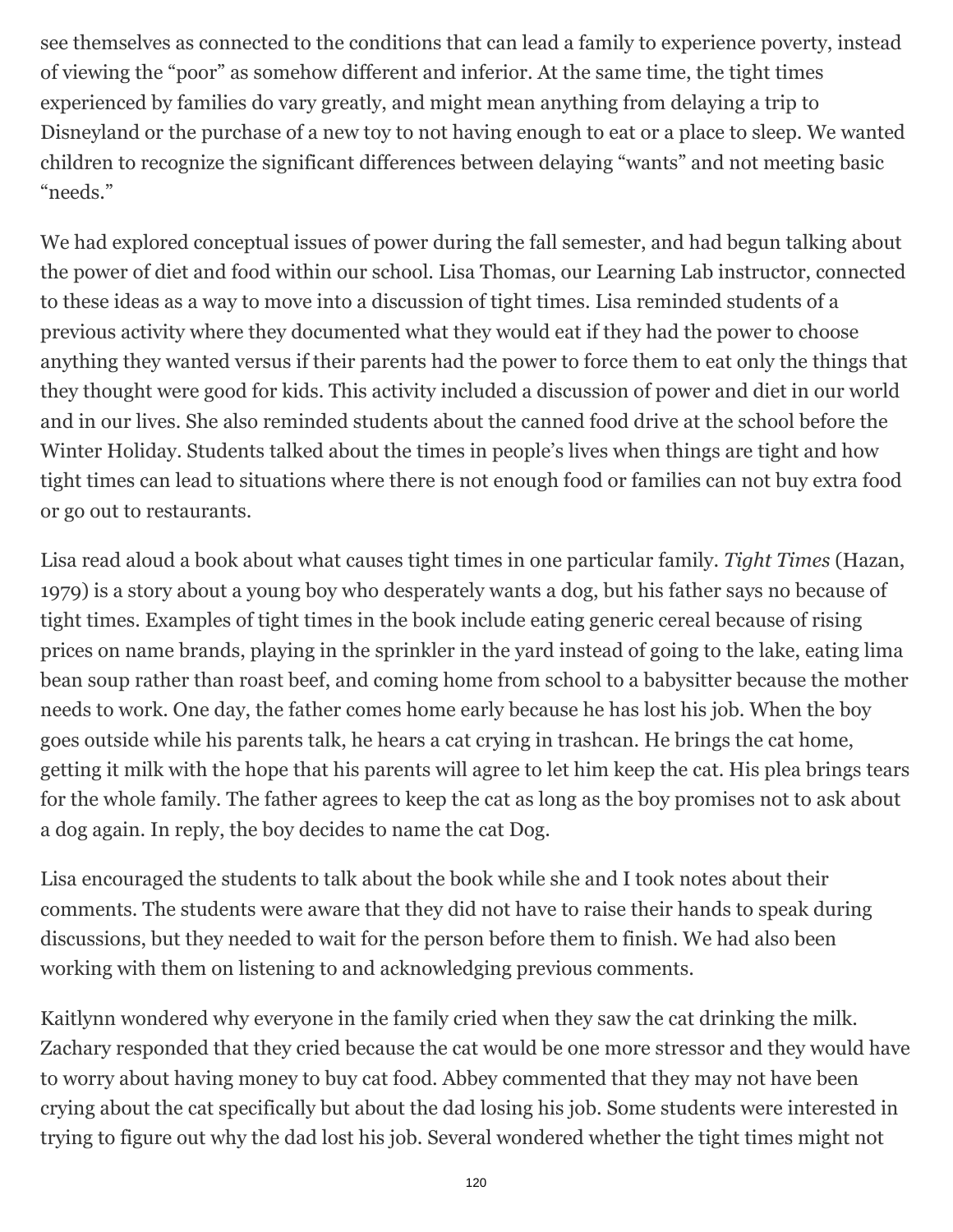just be affecting this family but others as well. Maybe the company had to lay off lots of their employees like all the people at the Tucson city newspaper who were losing their jobs at that time. Also the babysitter in the book lost her job because the dad would now be home. A number of children were concerned about why someone would put the cat in the trash can. One child wondered whether the cat got in the trash can because it was looking for food. Lisa asked why the dad changed his mind about getting a pet and let the boy keep the cat. Logan and Jacob thought that maybe he thought the cat was little and needed help or wanted the kid to stop asking for a dog or cat.

After this discussion, each student created a sketch to stretch on the most significant meaning of this story. The students were asked to go to a table and work silently, independently, and focus on listening to their brain. Instead of talking, they were to think and then draw, using visual images and symbols to express their ideas, rather than sentences. Words could be used as labels for these visual images, but they were primarily to use visual images to reflect on the meanings of the story. Their stretches reflected common threads of issues, such as the father losing his job, the family having little money, and connections to pets. Adrianna's sketch went further with her words and symbolism focusing on emotions, such as stress and depression. Sean used the symbol of a rainbow going from bright colors and happiness to more somber colors and tears of sadness.

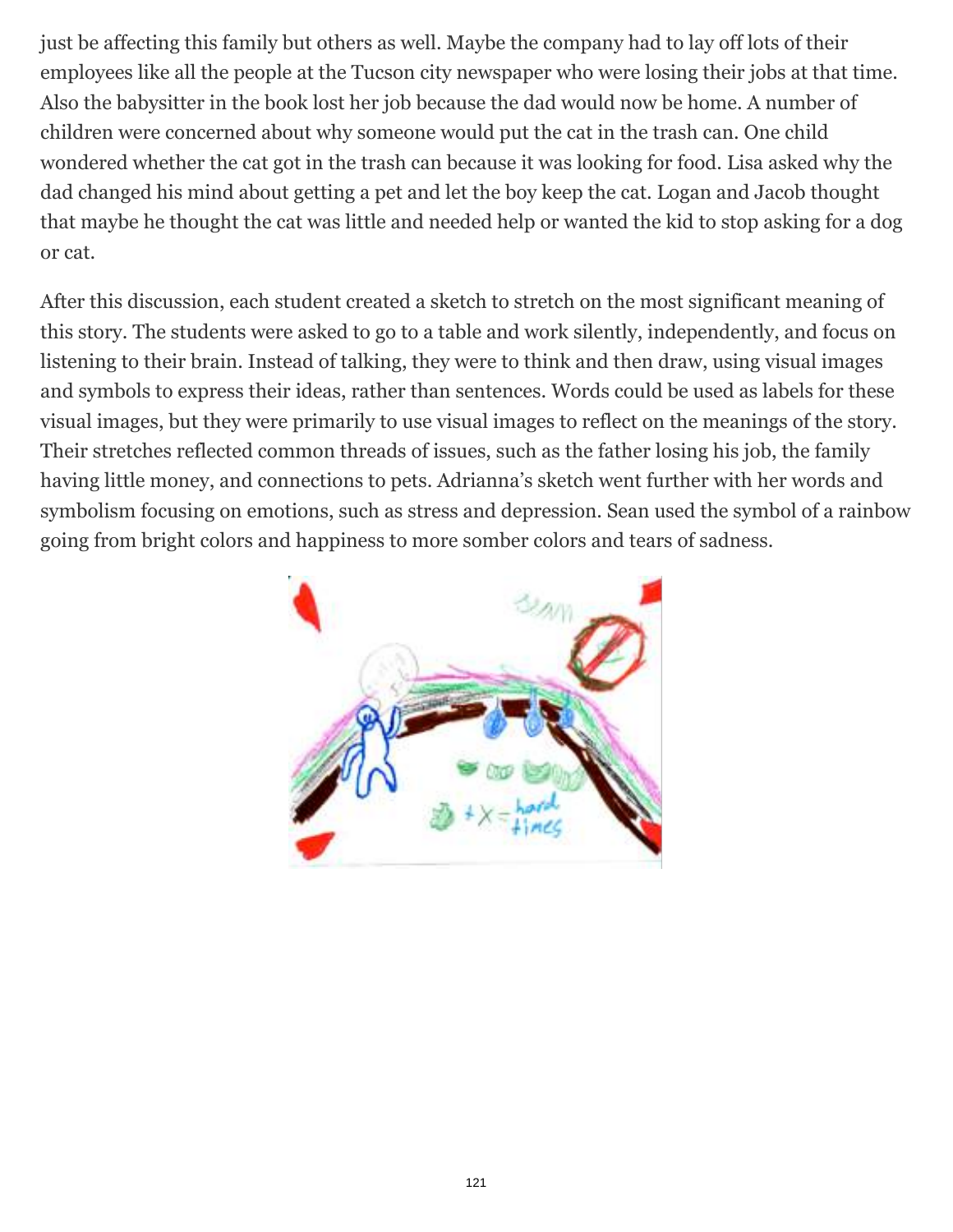

After completing their sketches, the students returned to the whole group and created a flow chart of their thinking about the possible consequences of tight times for food/diet and health.



During the discussion about getting free food, Frank said his family had been to the Community Food Bank to get a food box because his mom's hours had been cut at work and there just wasn't enough money for food. He was worried about his mother having enough to eat. Sometimes students associate laziness and the expectation of handouts with people who are poor. There is also a disconnect between people that students perceive as poor and themselves. Frank's comment indicated that students were becoming comfortable with sharing their experiences and not being ostracized by the group because of an economic situation. His comment helped other students realize that there were classmates in their midst who were experiencing what they thought was happening elsewhere. Through personal experience, books, news reports and class discussions, students seemed to be moving away from some of the more common stereotypes and were beginning to understand that everyone experiences these tight times to some extent.

During Learning Lab the following week, students were encouraged to think about the differences between needs and wants and consider how the consequences of tight times can differ from family to family in significant ways. Lisa had the students review a book they had previously discussed,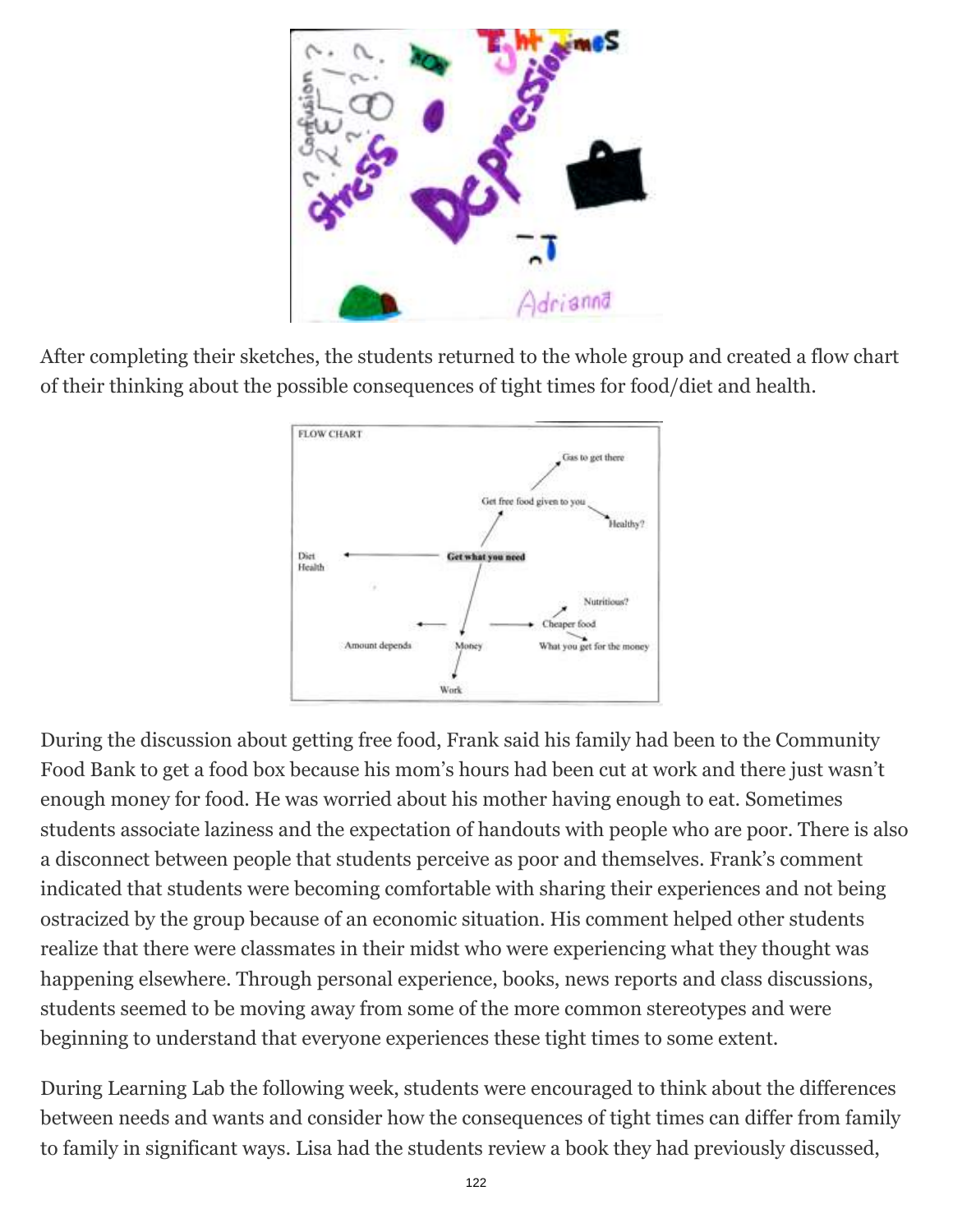*The Lady in the Box* (McGovern, 1997) which Kygatheo summarized as a story about a homeless lady who needed shelter, food, and blankets. Lisa also asked them to revisit *Tight Times*, which Terrell summarized as a book about a boy who had to do without a pet he wanted. Terrell pointed out that the boy had food, just not the kind he wanted. Lisa reminded the class that we had been discussing food and the issues of tight times and that we wanted to think more about these issues, in particular by talking about how tight times can mean different things to families, including doing without, waiting and/or getting help from others.

Mary Cowhey (2006), author of *Black Ants and Buddhists*, finds it powerful to draw on personal experiences or experiences that are public knowledge when talking with students. Consequently, Lisa talked about a current news report in the United States about the executives who run the car companies and make millions. They were asking for tax dollars to help their plants stay open because they were in trouble, but then got in private jets and flew to Washington to meet with Congress to ask for that money. People in the country were upset and wondered whether the government should spend money to help these companies. The next time the auto executives had to go to Washington, they drove in cars, showing that even they were being affected by the economy, however, the debate continued about whether they really needed the help.

Lisa asked the students to work with a partner to read a book and think about the causes of tight times. The characters in the books make decisions about what they need and what they want and students were to infer the causes of the tight times and think about what the characters were doing without or had to wait for as well as whether that was a need or a want. Lisa asked the students to fill out a sheet answering two questions: Why are there tight times? and What do they have to do without? Students were to consider different possibilities and think about who struggles more in tight times, people with needs or people with wants.

Each partner chose one book to read together from a text set that included: *Beatrice's Goat*, *Fly Away Home*, *A Shelter in Our Car*, *A Castle on Viola Street*, *Peppe the Lamplighter*, *Those Shoes*, *The Hard Times Jar*, *Bothers in Hope*, *A Chair for My Mother*, *If the Shoe Fits*, *Homeless*, and [Four Feet, Two Sandals.](http://wowlit.org/catalog/0802852963/) They read together and then talked through and wrote their responses to the questions.

Students noted a range of reasons for why people experience tight times:

- War leads to lack of food (leave their homes/refugee camps may not have enough food)
- Losing jobs (not enough money for medicine/food/shelter)
- Sickness (parents sick/can't work/no money for food or shelter)
- Both parents working but jobs don't pay enough to cover food/shelter/clothing
- Too many bills to pay
- Business not selling enough merchandise so can't afford much food or clothing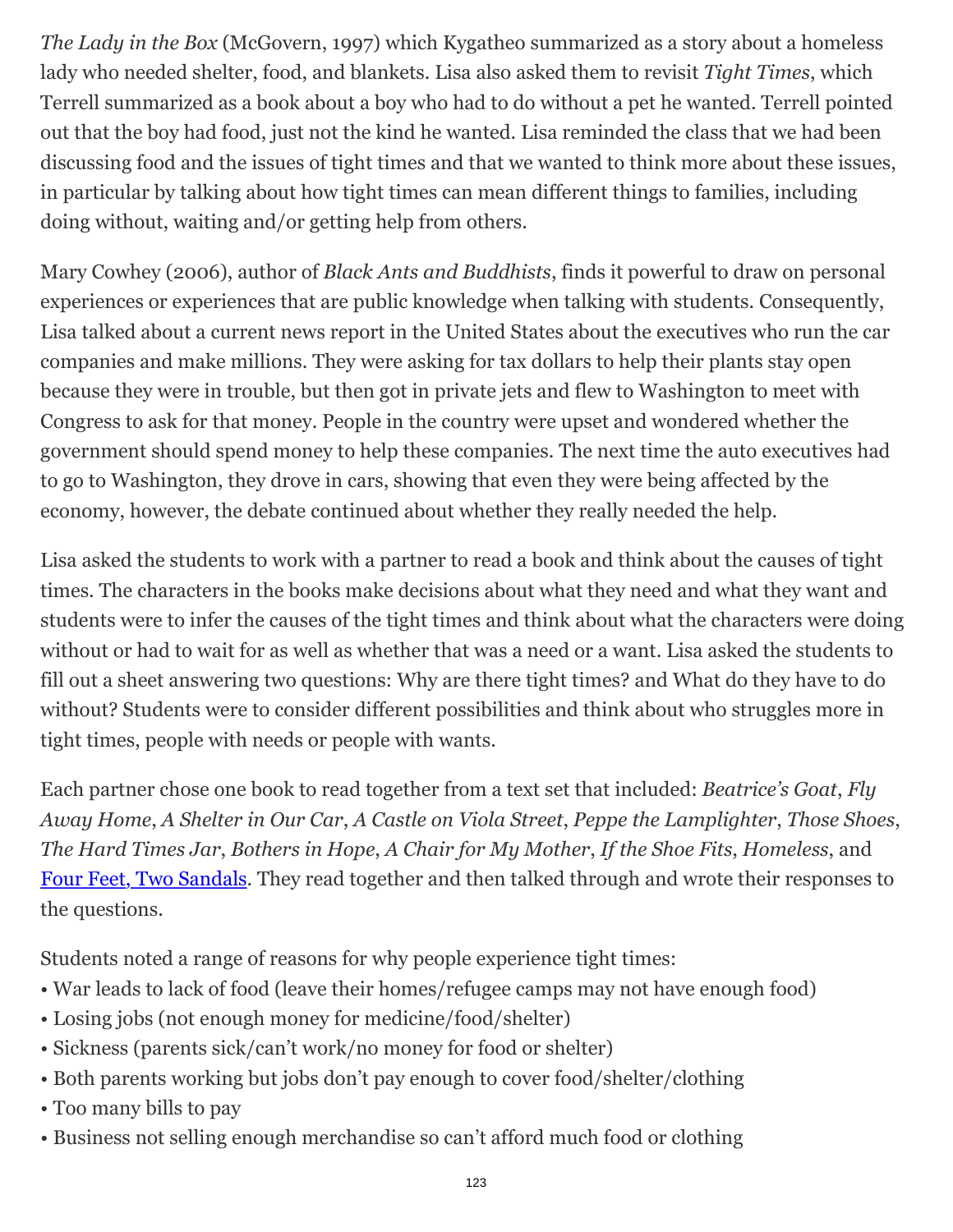• Can't replace things that break

Students also noted a range of things that people do without in tight times:

- Shoes and clothes
- House/Large enough house to fit large family/Repairs in a house
- Money
- Education
- Car
- Books
- Pets
- Friends
- Family

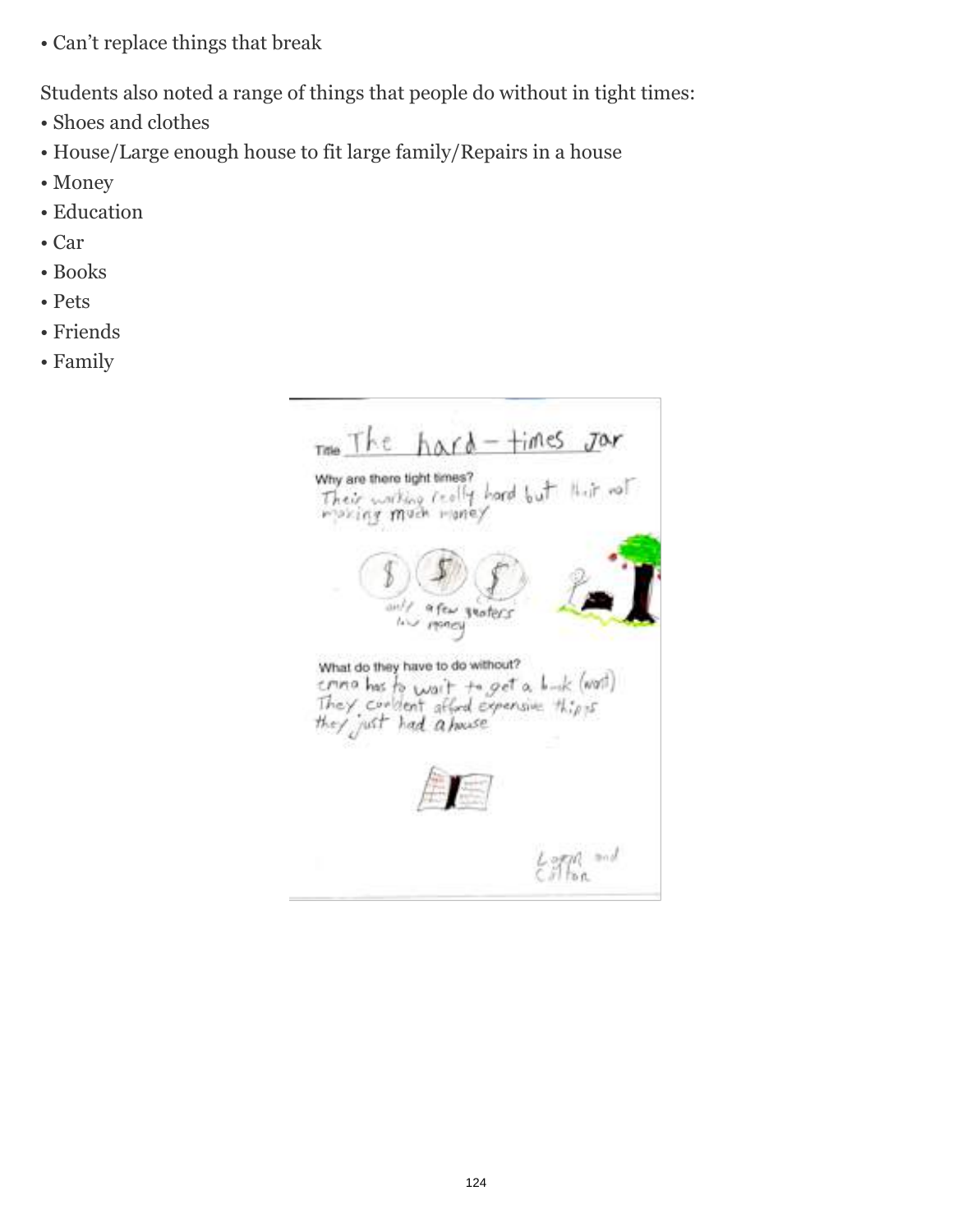Lack choise  $F_{\text{DUV}}$   $I_{\text{V}}$   $F_{\text{W}}$ Titler Why are there tight times?  $y \in 4$  $218$  $eca$ Fugee camp enough ve What do they have to do without? With out dqueation **United mr.** 

After reading the books and recording their thoughts, students returned to the whole group and shared a short summary of each book and talked about the needs and wants evident in the books. During the discussion, Max shared that he was saving for some Bionicle toys and instead gave his money to his mom because they had run short on food for the week. The students did not directly comment on what he said, but in looking around the room, it was evident that this gesture tied directly into what they were reading and made it relevant to their lives.

Finally the group worked through where to place the books on a continuum between doing without needs and doing without wants. For each book, they had to decide where it would go on this continuum between needs and wants in relation to the other books, requiring some difficult and complex thinking and distinctions. They clearly understood that doing without food and shelter was definitely a need and doing without a new or popular pair of tennis shoes was a want, but placing books in the center of the continuum involved a great deal of discussion and negotiation. They agreed to put the family where the mom still worked and the dad had lost his job in the same spot as the family where both parents were working but did not make enough money to support the family with the appropriate housing and food. They put books where both parents were working but not making enough money to meet the family needs slightly to the right on the continuum towards doing without wants. To the left on the continuum, they put books where the parents were not able to work due to war, illness, and job loss as well as books where children did not have parents to support them.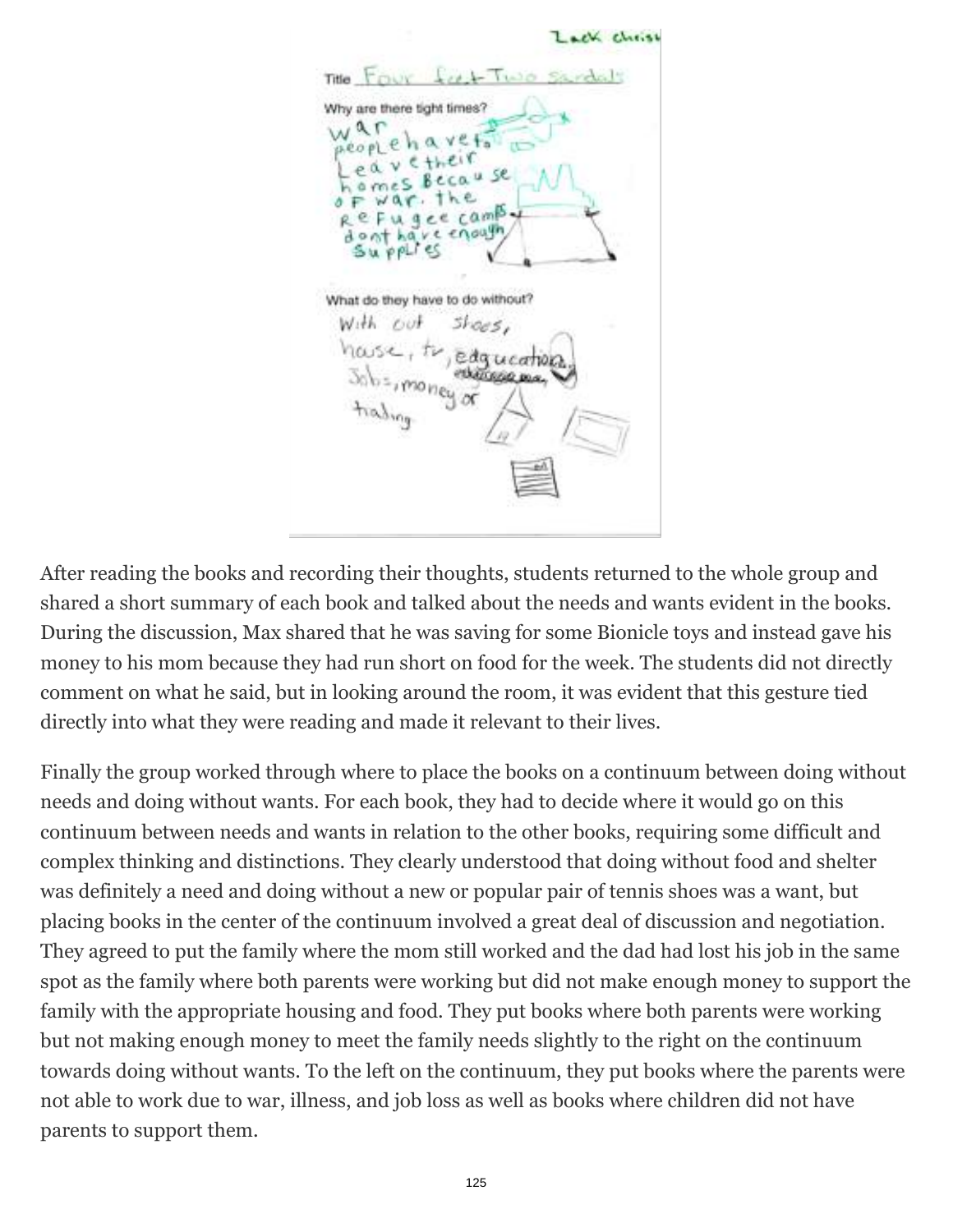

The students did not blame the victims in these circumstances and didn't fall back on stereotypical judgments that sometimes are connected to these situations. For example, when they encountered a family that was doing without things, they didn't write or say, why don't these parents get a job? If there wasn't enough money to support the family, they didn't say, why did they have so many children? or why did they spend their money on this item instead of that item? They seemed to grasp the concept that these issues are deeper than just the individual family unit and that these situations happen for many reasons around the globe. This discussion reflected a major conceptual shift in their thinking and recognition of complexity in the functioning of societal systems.

The students continued to make connections about the concept of needs and wants throughout the rest of the semester. One such time involved a discussion that followed our Global Feast, a schoolwide simulation of food distribution and hunger around the world. Each group of students represented a percentage of the world and reflected how food is distributed –- those who have more than their fair share of food, those who have just enough to eat, and those who never get enough food to stay healthy. The food they received ranged from an abundance of pizza to just enough beans and rice for each small group to one small bowl of rice for a whole group. The students who had just enough beans and rice for their small group to eat realized that they wanted pizza, but it wasn't a necessity. They could survive on their portions, while the large group that had only one small bowl actually needed more to survive.

Another situation involved the Scholastic Book Fair that occurs twice a year at school. Students usually rush in during the preview time and list all sorts of books, toys, and posters that they want to buy. During the spring, I noticed a few students looking at the toys and the posters and telling each other that, with money being an issue for their family, they were going to spend some of their own money and ask their parents for less. They were going to limit themselves to one book and one poster, even though they wanted more than that. Some even commented that they didn't need any of the merchandise. Nate said he needed to get a book for his book report and Colton replied that he could actually get a book from the library. Jeremiah commented that the PTO needed the students to buy books to help with their fundraising.

These comments and distinctions between needs and wants indicated that students had taken on a new awareness about needs and wants as part of their thinking and actions. By starting with personal connections to tight times, students were able to look at their everyday lives and community from a new perspective and not just locate economic struggles as a problem that was